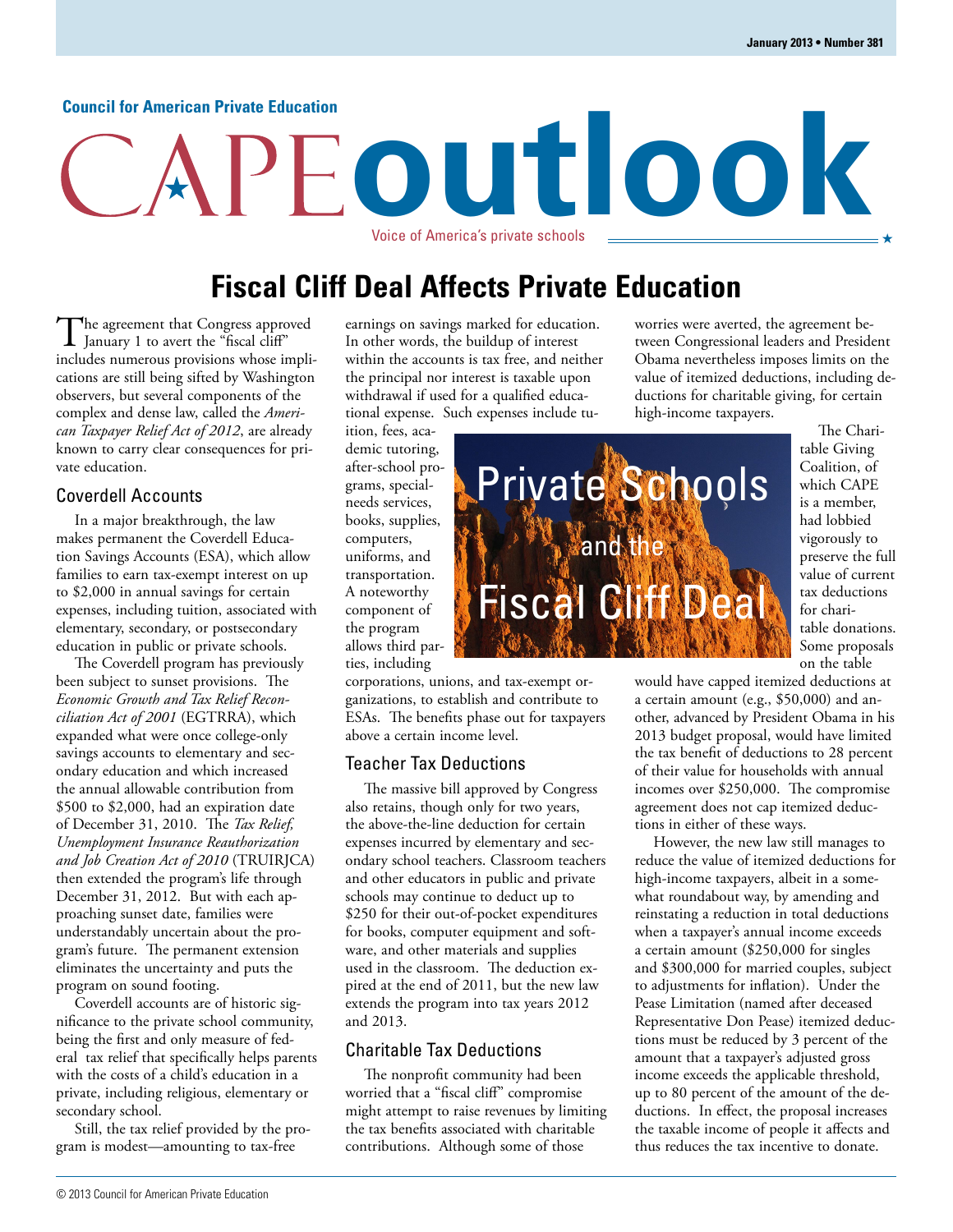## CAPE

**CAPE** member organizations: Agudath Israel of America

American Montessori Society

Association Montessori International–USA

Association of Christian Schools International

Association of Christian Teachers and Schools

Association of Waldorf Schools of N.A.

Christian Schools International

Evangelical Lutheran Church in America

Friends Council on Education

Lutheran Church–Missouri Synod

National Association of Episcopal Schools

National Association of Independent Schools

National Catholic Educational Association

National Christian School Association

Oral Roberts University Educational Fellowship

Seventh-day Adventist Board of Education

United States Conference of Catholic Bishops

Wisconsin Evangelical Lutheran Synod Schools

33 Affiliated State Organizations

a coalition of national associations serving private schools K-12 Executive Director: Joe McTighe

**Outlook is published monthly (September to June) by CAPE. An annual subscription is \$35. ISSN 0271-1451**

13017 Wisteria Drive #457 Germantown, MD 20874 (tel) 301-916-8460 (fax) 301-916-8485 (email) cape@capenet.org

#### **www.capenet.org**

## **Jindal: No Equal Opportunity in Education**

"The United States of America does not provide equal opportunity in education." So declared Louisiana Governor Bobby Jindal in a rousing speech on education reform December 11 at the Brookings Institution in Washington, DC.

In connection with the release of the Education Choice and Competition Index (ECCI),

an interactive web application from Brookings that ranks public school districts on their ability to provide school choice and competition, Jindal explained why the Recovery School District in New Orleans was the top-ranked district on the index and also set out a blueprint for improving schools across the nation.

#### Failing Schools

Jindal said that children from low-income families in urban neighborhoods are more likely than not to attend a failing school, lacking the resources to enroll in a private school or to move to a district with high-performing public schools.

He blamed the lack of school options for poor families on teachers unions. "There is one entity working hard every day, spending millions of dollars every year, to make sure that you do not ever get the opportunity to get your child out of that failing school and into a different school. That entity is the teachers union. That, my friends, is shameful."

#### Scholarship Program

The governor said that efforts to turn around failing schools in New Orleans through a state takeover and the establishment of charter schools were not enough. "Public schools were improving—at rates that defied imagination—but still, too many students weren't on grade level." So in 2008, the state created the New Orleans Scholarship Program. "Why wouldn't we give [students] the choice—with their parents' own tax dollars after all—to pick the better option next door? These kids simply had no time to lose."

During the program's first year, 600 students participated; today nearly 3,000 students attend private schools using the scholarships. One participant is Gabriel Evans, who was "way behind academically" and "was being bullied" in his previous school. He transferred to a religious school in third grade and now, age 11, "Gabriel is happy, well-adjusted, and on track to enter a college prep program and then ultimately college."

Between charter schools and private school choice, "the percentage of students in New Orleans that are reading and doing math at grade level has more than doubled" since 2007. According to Jindal, no child in New Orleans "is

> stuck in the school that happens to be in their zip code, no child is priced out of a better private option, and student achievement is on the rise."

Claiming "there is no such thing as a quality monopoly," Jindal said quality "is driven by competition, accountability and autonomy." Ex-

panding that theme, he said, "Let providers compete. Hold them accountable for outcomes, but get out of the way and let teachers and school leaders do their jobs."

#### Significant Growth

Jindal cited statistics connected with the New Orleans choice program: "The scholarship schools are showing significantly more growth since 2008 than schools statewide. While the state grew two points in the percentage of proficient third graders in math, the scholarship program grew 23 percentage points. While the state grew three points in the percentage of proficient third graders in English, the scholarship program students grew 12 percentage points."

With the governor's strong support, the Louisiana legislature has since expanded the scholarship program to low-income students statewide. "Now any student at a C, D, or F rated school can attend the private school of his choice," he said. So far, 117 private schools have signed up, and 10,000 students have applied for 5,000 slots.

Jindal concluded his remarks by saying school choice should not be a partisan issue but a consensus issue. "Equal opportunity in education shouldn't be a conservative position, or a liberal position, it should be an American position." He went on to say that to oppose schools choice is to choose "an old antiquated centralized approach that is not working," to put "the wishes of the adults who control the status quo ahead of the needs of our children," and to oppose "equal opportunity for poor and disadvantaged children in America."



Governor Bobby Jindal of Louisiana delivers a keynote address December 11 at the Brookings Institution in Washington, DC. (Image captured from Brookings video)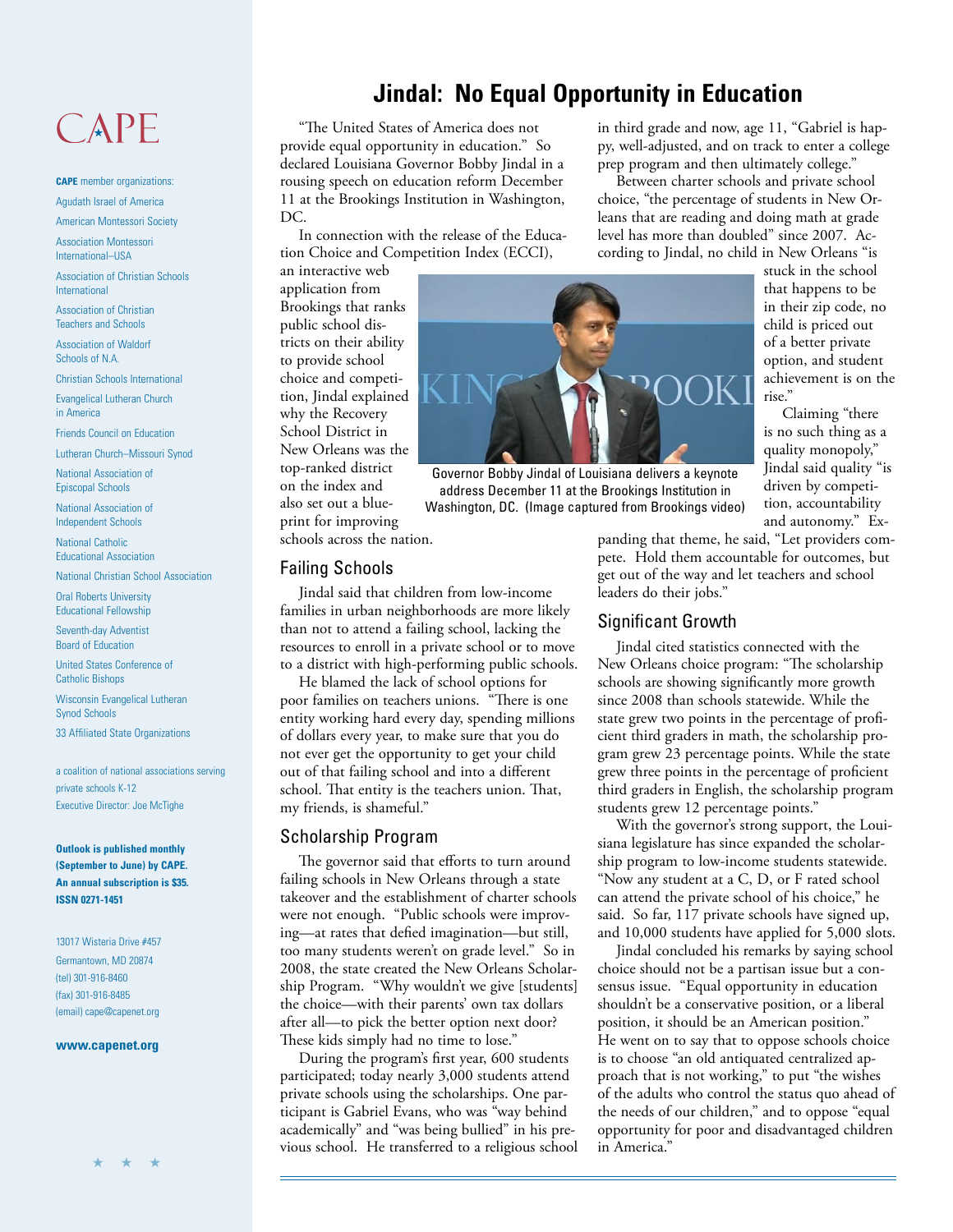### **Private School Students Above Average in Vocabulary**

thoughts we learn life," wrote Swiss educator Jean Baptiste Girard. A report released December 6 by the National Center for Education Statistics (NCES) makes no claims about American students' knowledge of thoughts and life, but does examine, in considerable detail, their knowledge of words. And it turns out that

when it comes to knowing the meaning of words, students in private schools perform well above the national average.

*Vocabulary Results from the 2009 and 2011 NAEP Reading Assessments* reports that private school students in fourth grade scored a 233, which is 15 points higher than the national average of 218. Private school eighth graders outpaced the national average by 20 points (285 vs. 265). Scores are reported on a 500-point scale, with 220 representing the 50th per-

centile and 245 representing the 75th percentile for grade 4. For grade 8, the 50th and 75th percentiles were, respectively, 267 and 291.

#### First of Its Kind

This is the first National Assessment of Educational Progress (NAEP) report to present vocabulary skills, drawing from questions embedded within the NAEP reading assessment. According to the report, vocabulary is assessed "in a way that aims to capture students' ability to use their understanding or sense of words to acquire meaning from the passages they read." Students are not asked to define words in isolation, but "within the context of particular passages," demonstrating an understanding of words "by recognizing what meaning the word contributes to the passage in which it appears."

As an illustration of how vocabulary is assessed within context, one question asked eighth graders to explain what an author meant when he wrote, "The mint syrup *permeated* the shaved ice." Fifty-one percent of students correctly determined that the author meant to convey that the syrup "spread all the way through the shaved ice," though 24 percent thought the author meant that the syrup "made the shaved ice taste better."

In grade 8, between 50 percent and 74 percent of students recognized the meaning of the words *concocted, embedded, laden, permeated,* 

"By words we learn thoughts, and by **for Choice**  *pressed, responsible, solace, tolerate, vast,* and *wistful*. The same was true of the following words for fourth graders: *breakthrough, cleared, clenched, gaze, models, outraged, poses, puzzled, sparkle, staggering, striking,* and *suggested*.

#### Stubborn Gaps

Gaps in vocabulary scores between certain

groups were stark. At grade eight, the difference between the scores of white students and black students was 29 points, while the white-Hispanic gap was 28 points. By contrast, the distance between male and female students was relatively narrow, with female eighth graders outscoring males by only 3 points.

#### **Connections**

According to the National Assessment Governing Board (NAGB), which sets policy for NAEP, "There was a consistent relationship between

performance on vocabulary and performance on reading comprehension." In other words, students with the highest reading comprehension scores also tended to have the highest vocabulary scores, while low-performing students scored poorly in both skills.

"Without a strong vocabulary, any child's ability to read and to learn suffers dramatically," said NAGB Chair David Driscoll. "Helping students improve their vocabulary and use words in the proper context is essential to improving overall reading ability—especially for students who most need to improve."

E.D. Hirsch, Jr., founder of the Core Knowledge Foundation, commented on the results in *The Wall Street Journal*: "On average, students don't know the words they need to flourish as learners, earners, or citizens." He went on to note that "verbal tests are, at bottom, vocabulary tests," adding that building vocabulary "is a slow process" that depends on students having a rich understanding of context. "Substance, not skill, develops vocabulary and reading ability—there are no shortcuts."

The tests involve a representative sample of the nation's students in public and private schools, involving 213,100 students at grade 4 and 168,200 students at grade 8.

The vocabulary report is available online [at <http://nces.ed.gov/pubsearch/pubsinfo.](http://nces.ed.gov/pubsearch/pubsinfo.asp?pubid=2013452) asp?pubid=2013452>.

# **New Voice**

★ ★ ★

U.S. Senator Marco Rubio (R-FL) offered a bold proposal for school reform last month that included establishing a federal tax credit "so that students from low-income families can receive a scholarship to pay for the cost of a private education of their parents' choosing." The plan would bring to the federal level the popular scholarship tax credit programs that currently exist in eleven states.

In a broad policy speech at the Jack Kemp Foundation Leadership Award Dinner December 4, Rubio, the event's honoree, offered several proposals for reforming education, including "state level curriculum reform," an "investment in continuing teacher training," the encouragement of "career, technical and vocational education," and reformation of "federal college grant and loan programs."

Noting that elementary and secondary education "for millions of disadvantaged American children is a disaster," Rubio said "empowering parents" is the key to improvement. "Parents should be the ultimate decision makers on where their children go to school. But poor and working class parents often have no choice about what schools their children can attend." And while all parents "should be able to send their children to the school of their choice," he said that such freedom is "especially important" for parents of children with special needs.

Just as corporations receive a tax break for investing in equipment, "shouldn't there be a tax credit for investing in people?" he asked. "Lets create a corporate federal tax credit to a qualifying. non-profit 501(c)(3) Education Scholarship Organization, so that students from low income families can receive a scholarship to pay for the cost of a private education of their parents' choosing."

★ ★ ★